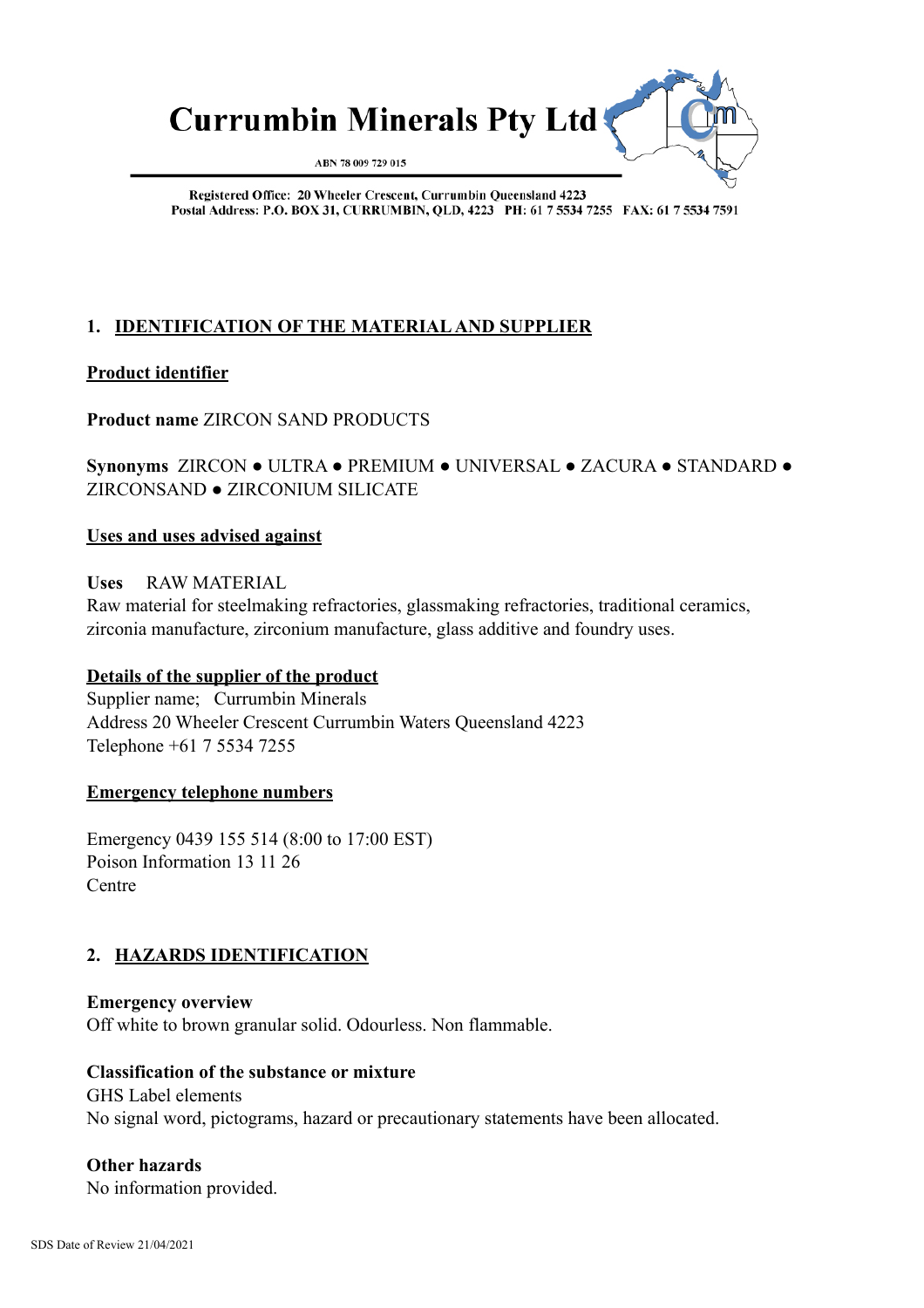# **3. COMPOSITION/ INFORMATION ON INGREDIENTS**

# **Substances / Mixtures**

| Ingredient                         | <b>CAS</b> Number | <b>EC</b> Number | Content           |
|------------------------------------|-------------------|------------------|-------------------|
| <b>RUTILE (TIO2)</b>               | 1317-80-2         | 215-282-2        | 0.1 to $1\%$      |
| <b>QUARTZ (CRYSTALLINE SILICA)</b> | 14808-60-7        | 238-878-4        | $0.05$ to $0.5\%$ |
| <b>ZIRCONIUM SILICATE</b>          | 14940-68-2        | 239-019-6        | 95 to 99%         |
| <b>KYANITE</b>                     | 1302-76-7         | 215-106-4        | 0.1 to $5\%$      |
| <b>ILMENITE</b>                    | 103170-28-1       | -                | 0.1 to $1\%$      |
| <b>MONAZITE</b>                    | $1306 - 41 - 8$   | -                | $\sim 0.02\%$     |

**Ingredient Notes** Respirable Crystalline Silica < 0.01%.

## **4. FIRST AID MEASURES**

### **Description of first aid measures**

|--|

| If in eyes, rinse cautiously with water for several minutes, or until particle is |
|-----------------------------------------------------------------------------------|
| removed. Remove contact lenses if present and easy to do - continue rinsing.      |

**Inhalation** If inhaled move to fresh air and keep comfortable.

## **Skin**

If skin or hair contact occurs, brush off loose particles. If on clothing, brush off loose particles. If irritation occurs, seek medical advice.

#### **Ingestion**

If swallowed, rinse mouth and get medical attention if you feel unwell.

### **First aid facilities**

Eye wash facilities should be available.

| Most important symptoms and effects, both acute and delayed                  |
|------------------------------------------------------------------------------|
| See section 11 for more detailed information on health effects and symptoms. |

### **Specific advice for doctors**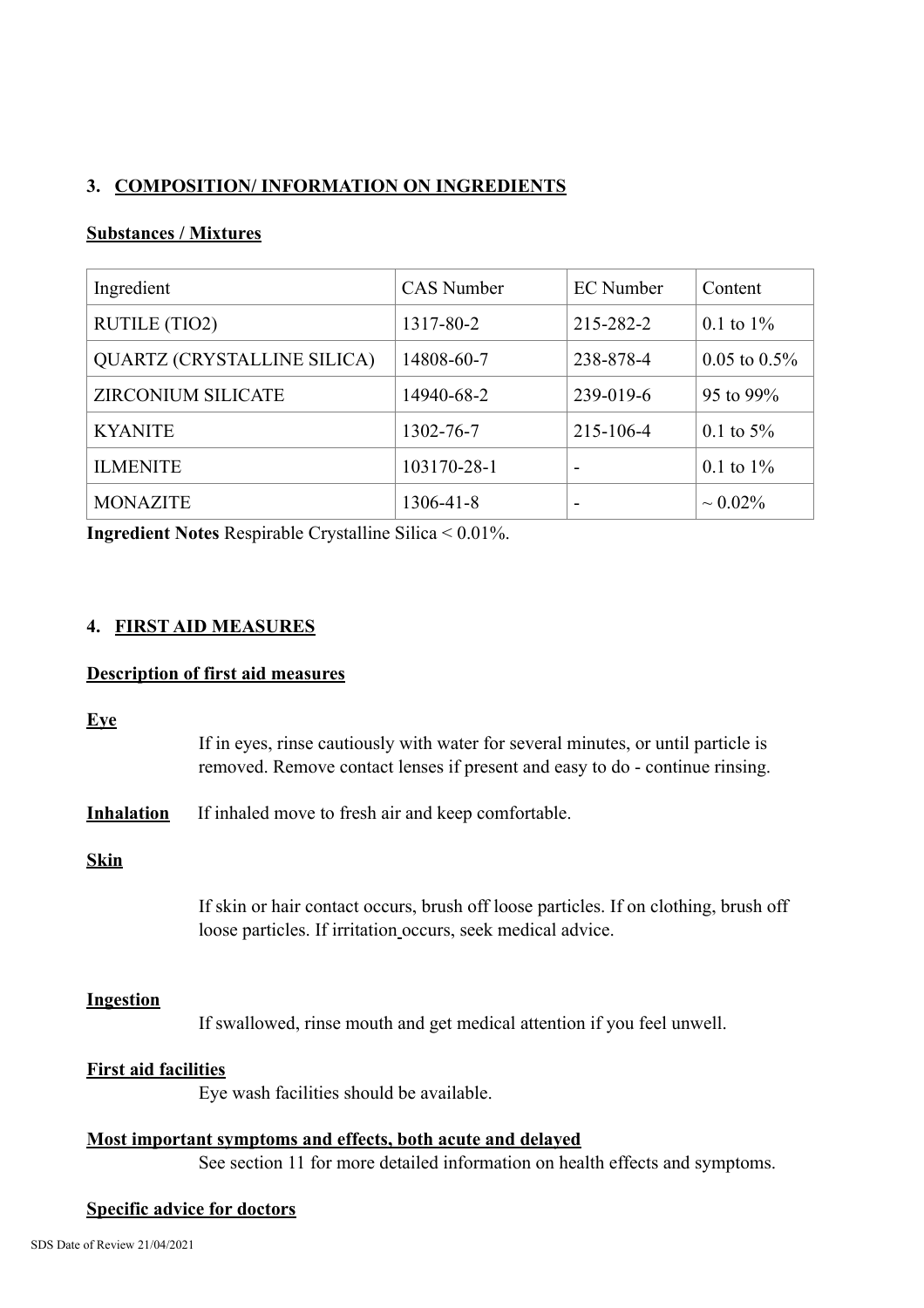Treat symptomatically

# **5. FIRE FIGHTING MEASURES**

#### **Extinguishing media**

Use an extinguishing agent suitable for the surrounding fire.

# **Special hazards arising from the substance or mixture**

Non flammable. May evolve toxic gases if strongly heated.

#### **Precautions and protective measures for fire fighting**

No fire or explosion hazard exists.

## 6. **ACCIDENTAL RELEASE MEASURES**

#### **Personal precautions, protective equipment and emergency procedures**

Wear Personal Protective Equipment (PPE) as detailed in section 8 of the SDS. Contact emergency services where appropriate.

#### **Environmental precautions**

Prevent product from entering drains and waterways

#### **Methods of cleaning and suggested disposal materials**

Contain spillage, then collect and place in suitable containers for reuse or disposal. Avoid generating dust

#### **Reference to other sections**

See Sections 8 and 13 for exposure controls and disposal.

# **7. HANDLING AND STORAGE**

### **Precautions for safe handling**

Before use carefully read the product label. Use of safe work practices are recommended to avoid eye or skin contact and inhalation. Observe good personal hygiene, including washing hands before eating. Prohibit eating, drinking and smoking in contaminated areas.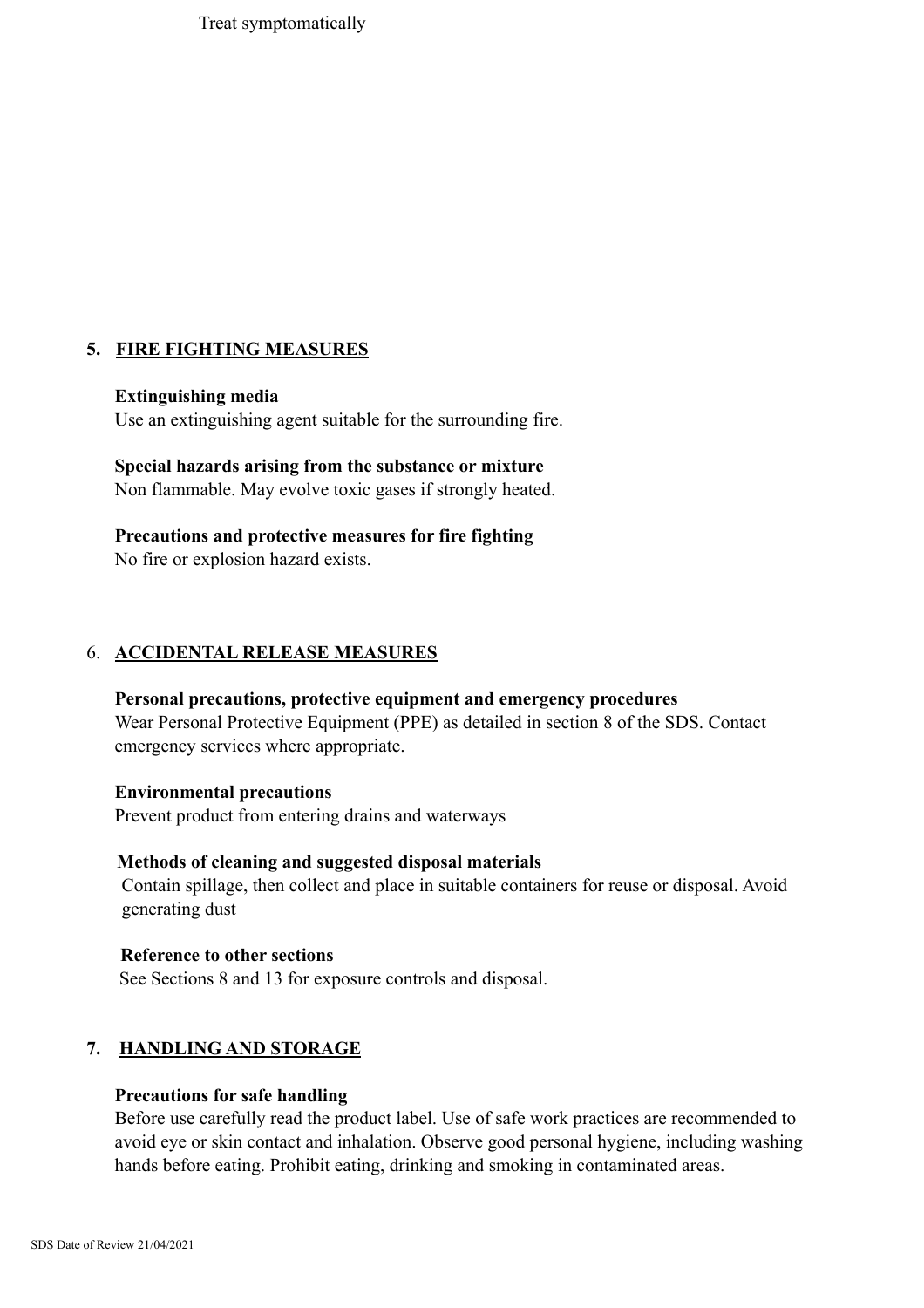### **Conditions for safe storage**

Store in a well ventilated area, removed from incompatible substances and foodstuffs. Ensure containers are adequately labelled, protected from physical damage and sealed when not in use. When stockpiled, ensure leachate and runoff cannot enter drains or waterways.

# **8. EXPOSURE CONTROLS / PERSONAL PROTECTION**

## **Exposure standards**

| Ingredient                        | Reference     | TWA   |       | <b>STEL</b> |       |
|-----------------------------------|---------------|-------|-------|-------------|-------|
|                                   |               | ppm   | mg/m3 | ppm         | Mg/m3 |
|                                   |               |       |       |             |       |
| Zirconium and<br>compounds, as Zr | NHFPC [China] | $- -$ |       | $- -$       | 10    |

# **Biological limits**

No biological limit values have been entered for this product.

## **Engineering controls**

Avoid inhalation. Use in well ventilated areas. Where an inhalation risk exists, mechanical extraction ventilation is recommended. Maintain dust levels below the recommended exposure standard.

# **Personal protective equipment**

**Eye / Face** Wear safety glasses and if there is a potential for dust, wear dust-proof goggles.

**Hands** Wear industrial grade gloves when handling material.

**Body** Where heavy contamination is likely, wear coveralls.

**Respiratory** In general the use of respirators should be limited and engineering controls employed to avoid exposure. If respiratory equipment must be worn ensure correct respirator selection and training is undertaken.

Remember that some respirators may be extremely uncomfortable when used for lon periods. The use of air powered or air supplied respirators should be considered where prolonged or repeated use is necessary.

# **9. PHYSICAL AND CHEMICAL PROPERTIES**

**Information on basic physical and chemical properties Appearance** OFF WHITE TO BROWN GRANULAR SOLID **Odour** ODOURLESS **Flammability** NON FLAMMABLE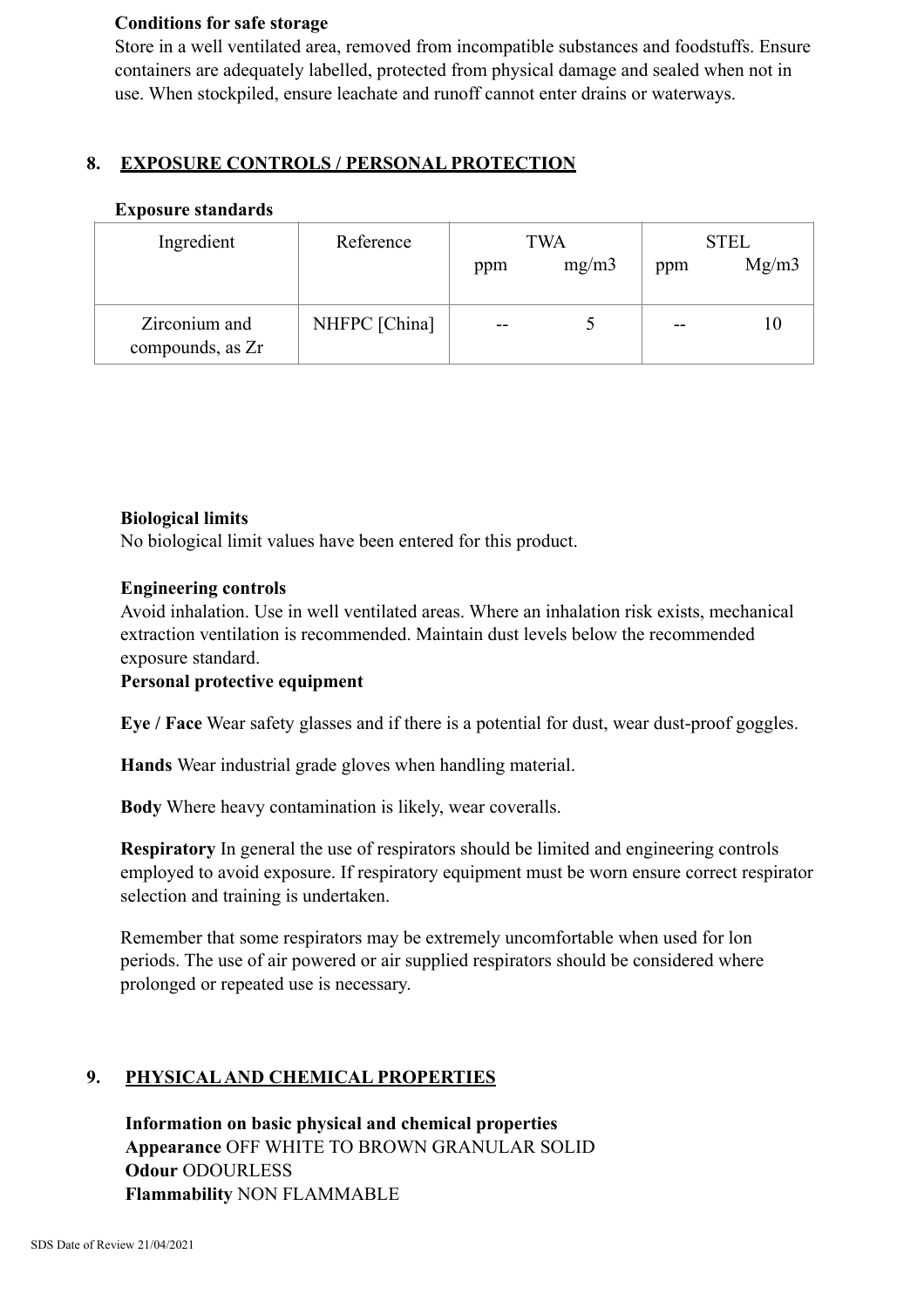**Flash point** NOT RELEVANT **Boiling point** NOT AVAILABLE **Melting point** 2100°C to 2300°C **Evaporation rate** NOT AVAILABLE **pH** 5 to 8 **Vapour density** NOT AVAILABLE **Specific gravity** 4.6 to 4.8 **Solubility (water)** INSOLUBLE **Vapour pressure** NOT AVAILABLE **Upper explosion limit** NOT RELEVANT **Lower explosion limit** NOT RELEVANT **Partition coefficient** NOT AVAILABLE **Autoignition temperature** NOT AVAILABLE **Decomposition temperature** NOT AVAILABLE **Viscosity** NOT AVAILABLE **Explosive properties** NOT AVAILABLE **Oxidising properties** NOT AVAILABLE **Odour threshold** NOT AVAILABLE

#### **Other information**

**Bulk density** 2700 to 2950 kg/m³

## **10. STABILITY AND REACTIVITY**

#### **Chemical stability**

Stable under recommended conditions of storage.

#### **Possibility of hazardous reactions**

Polymerization is not expected to occur.

#### **Conditions to avoid**

Avoid contact with incompatible substances.

**Incompatible materials** Incompatible with acids (e.g. nitric acid).

# **Hazardous decomposition products** May evolve toxic gases when heated to decomposition.

## **11. TOXICOLOGICAL INFORMATION**

#### **Acute toxicity**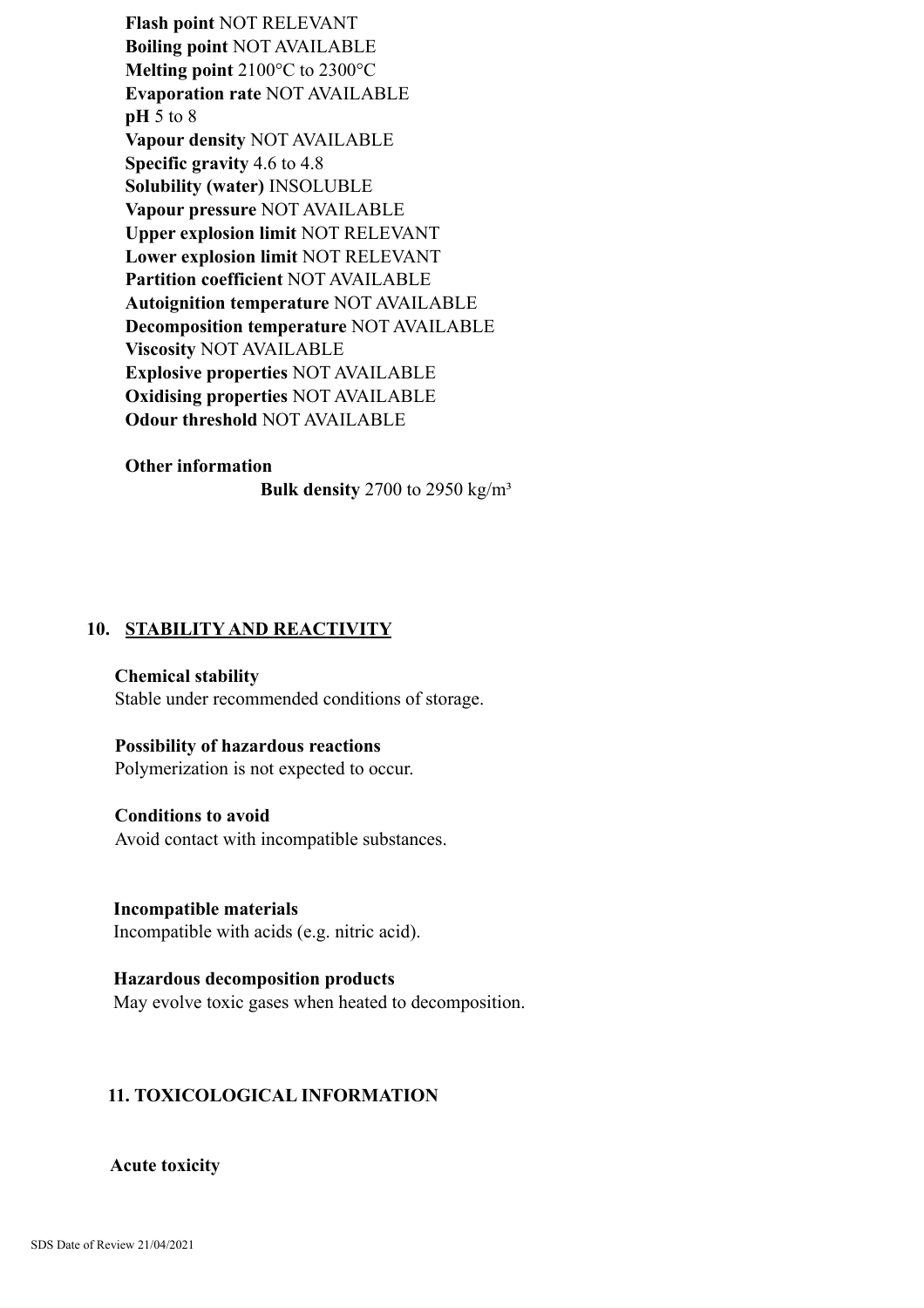Non-toxic. There are no known hazards resulting from accidental ingestion of this product as may occur during normal handling. Ingestion of large quantities may cause irritation to the gastrointestinal system, mainly as a result of abrasion.

## **Skin**

**corrosion/irritation** Not classified as a skin irritant. Contact may result in mechanical irritation.

Eye damage or irritation Not classified as an eye irritant. Contact may result in mechanical irritation. **Respiration or skin Sensitisation** This product is not known to be a skin or respiratory sensitiser.

**Mutagenicity** No evidence of mutagenic effects

#### **Carcinogenicity**

This product contains a small amount of respirable crystalline silica and precautions should be taken to avoid inhaling the dust. Crystalline silica is classified as carcinogenic to humans (IARC Group 1). The normal grain size of the product precludes it from being an inhalation hazard.

**Reproductive toxic** Not classified as a reproductive toxin.

**STOT - single** No known effects from this product. **Exposure**

# **STOT – repeated exposure**

The normal grain size of the product precludes it from being an inhalation hazard. This product contains a small amount of respirable crystalline silica and precautions should be taken to avoid inhaling the dust.

**Aspiration hazard** This product does not present an aspiration hazard.

# **12.ECOLOGICAL INFORMATION**

# **Toxicity**

The material is unlikely to cause any environmental damage. It is insoluble in water and is unlikely to contaminate waterways or food chains.

#### **Persistence and degradability**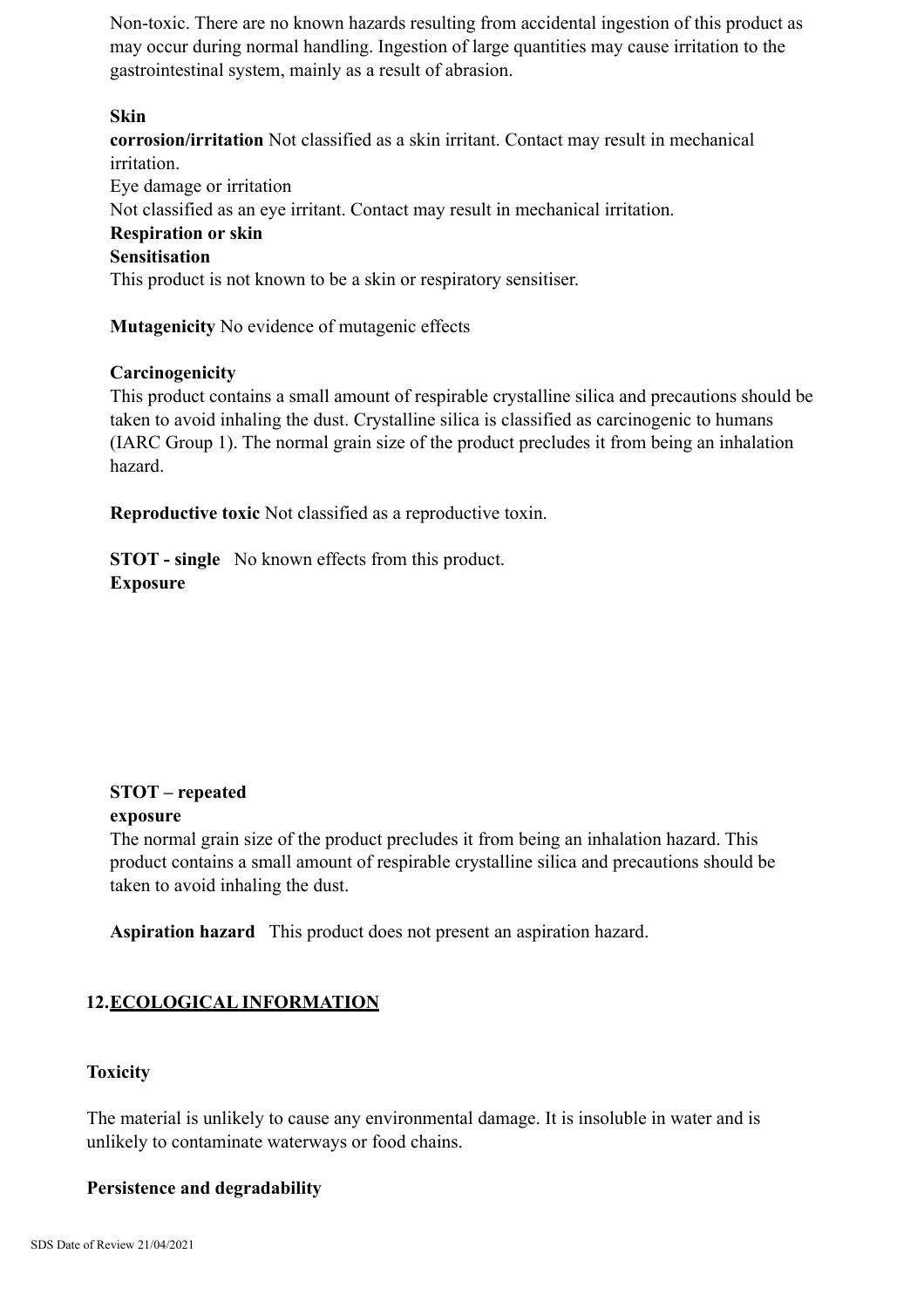Not applicable.

**Mobility in soil** This product has low mobility in soil.

# **Bioaccumulative potential**

This product is not expected to bioaccumulate.

# **13. DISPOSAL CONSIDERATIONS**

**Waste materials and contaminated packaging**

Disposal must be in accordance with Federal, State and Local Council regulations. If approved, may be transferred to an approved landfill site. Many states are developing new regulations for the disposal of waste containing Naturally Occurring Radioactive Materials (NORM) or Technologically Enhanced Naturally. Occurring Radioactive Materials (TENORM) above background levels. Consult and comply with current regulations.

**Disposal** Dispose of in accordance with relevant local legislation. **considerations**

# **14. TRANSPORT INFORMATION**

|                           | Land Transport<br>(CNDG) | Sea Transport<br>(IMDG/IMO) | Air Transport<br>(IATA/ICAO) |
|---------------------------|--------------------------|-----------------------------|------------------------------|
| UN Number                 | None Allocated           | None Allocated              | None Allocated               |
| Proper Shipping<br>Number | None Allocated           | None Allocated              | None Allocated               |
| Transport hazard<br>Group | None Allocated           | None Allocated              | None Allocated               |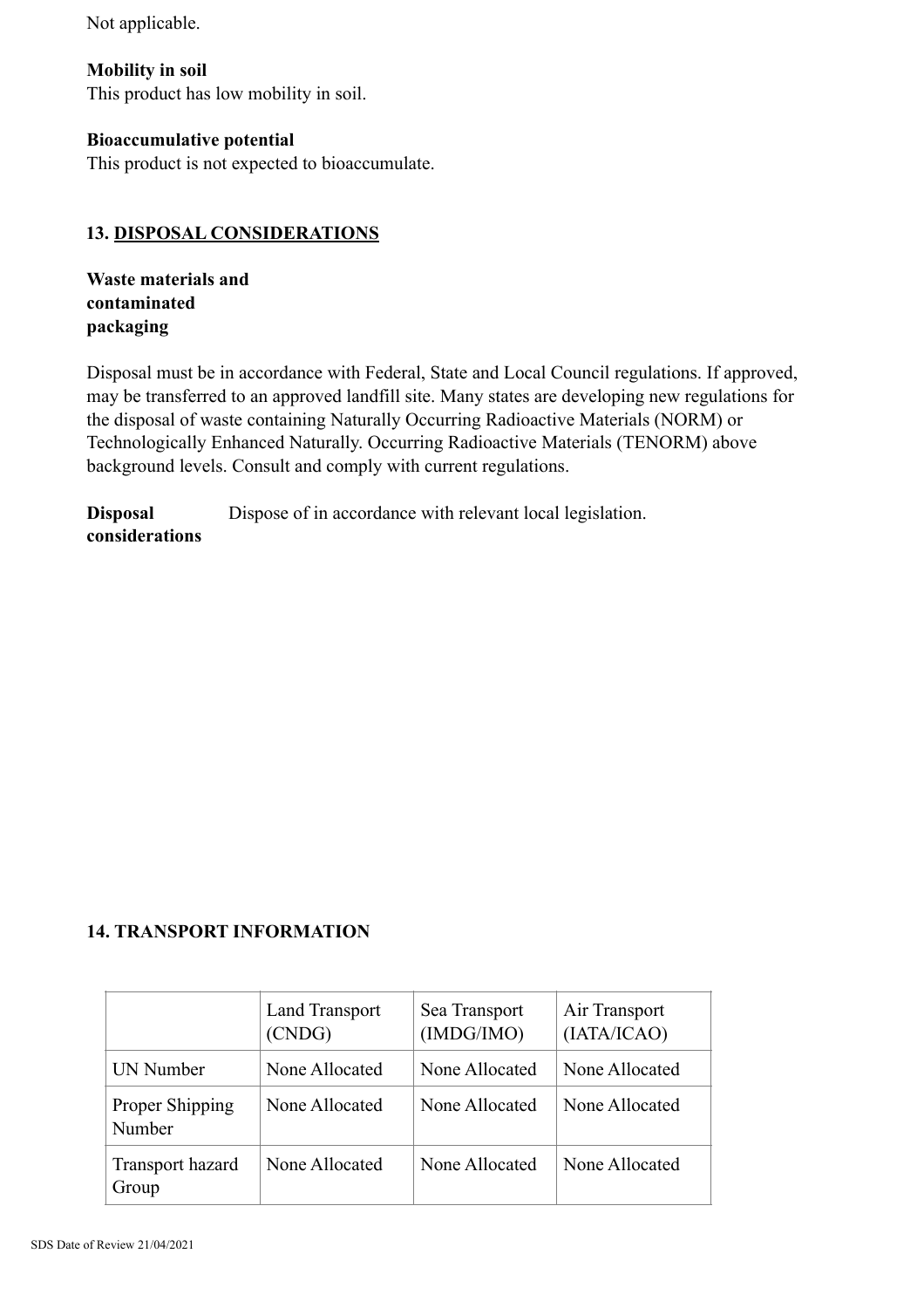| <b>Packing Group</b> | None Allocated | None Allocated | None Allocated |
|----------------------|----------------|----------------|----------------|
|----------------------|----------------|----------------|----------------|

**Environmental hazards** No information provided **Special precautions for user**

# 14. **REGULATORY INFORMATION**

# **Safety, health and environmental regulations/legislation specific for the substance or mixture**

| Regulation                                                 | Ingradient(s)                                                              | Listed |
|------------------------------------------------------------|----------------------------------------------------------------------------|--------|
| Inventory Status – Existing Chemical<br>Substance in China | <b>ILMENITE</b>                                                            | Listed |
| (IECSC)                                                    | <b>KYANITE</b><br><b>MONAZITE</b><br><b>QUARTZ (CRYSTALLINE</b><br>SILICA) | Listed |
|                                                            | <b>RUTILE (TIO2)</b><br><b>ZIRCONIUM SILICATE</b>                          | Listed |

# **16. OTHER INFORMATION**

# **Additional information**

**EXPOSURE STANDARDS - TIME WEIGHTED AVERAGES:** Exposure standards are established on the premise of an 8 hour work period of normal intensity, under normal climatic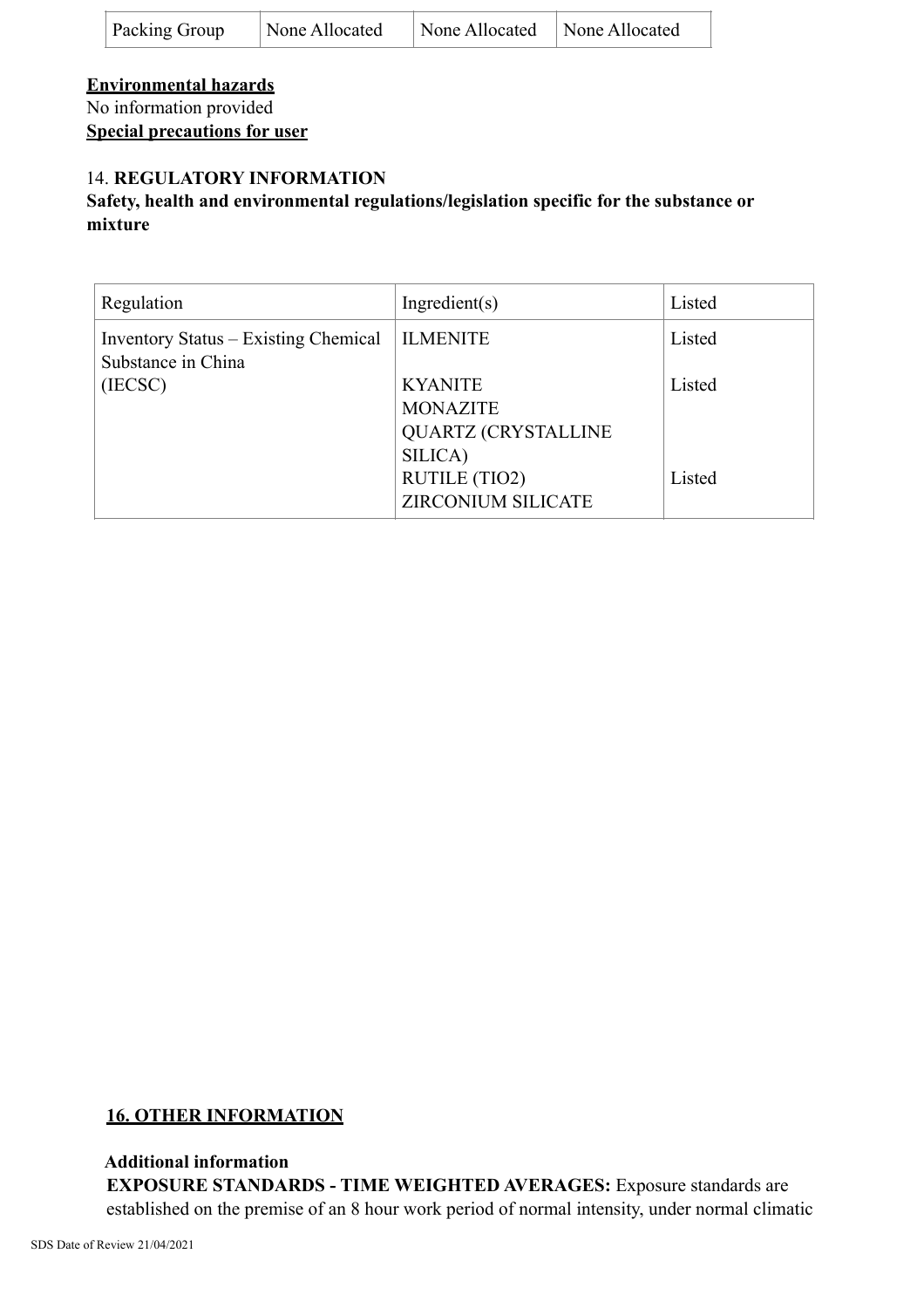conditions and where a 16 hour break between shifts exists to enable the body to eliminate absorbed contaminants. In the following circumstances, exposure standards must be reduced: Strenuous work conditions; hot, humid climates; high altitude conditions; extended shifts (which increase the exposure period and shorten the period of recuperation).

**PERSONAL PROTECTIVE EQUIPMENT GUIDELINES:** The recommendation for protective equipment contained within this report is provided as a guide only. Factors such as form of product, method of application, working environment, quantity used, product concentration and the availability of engineering controls should be considered before final selection of personal protective equipment is made.

**HEALTH EFFECTS FROM EXPOSURE:** It should be noted that the effects from exposure to this product will depend on several factors including: form of product; frequency and duration of use; quantity used; effectiveness of control measures; protective equipment used and method of application. Given that it is impractical to prepare a report which would encompass all possible scenarios, it is anticipated that users will assess the risks and apply control methods where appropriate.

# **Abbreviations**

**ACGIH** American Conference of Governmental Industrial Hygienists **CAS #** Chemical Abstract Service number - used to uniquely identify chemical compounds **CNS** Central Nervous System **EC No.** EC No - European Community Number **EMS** Emergency Schedules (Emergency Procedures for Ships Carrying Dangerous Goods) **GHS** Globally Harmonized System **IARC** International Agency for Research on Cancer **LC50** Lethal Concentration, 50% / Median Lethal Concentration **LD50** Lethal Dose, 50% / Median Lethal Dose **mg/m³** Milligrams per Cubic Metre **OEL** Occupational Exposure Limit **pH** relates to hydrogen ion concentration using a scale of 0 (high acidic) to 14 (highly alkaline). **ppm** Parts Per Million **STEL** Short-Term Exposure Limit **STOT-**RE Specific target organ toxicity (repeated exposure) **STOT-**SE Specific target organ toxicity (single exposure) **TLV** Threshold Limit Value **TWA** Time Weighted Average